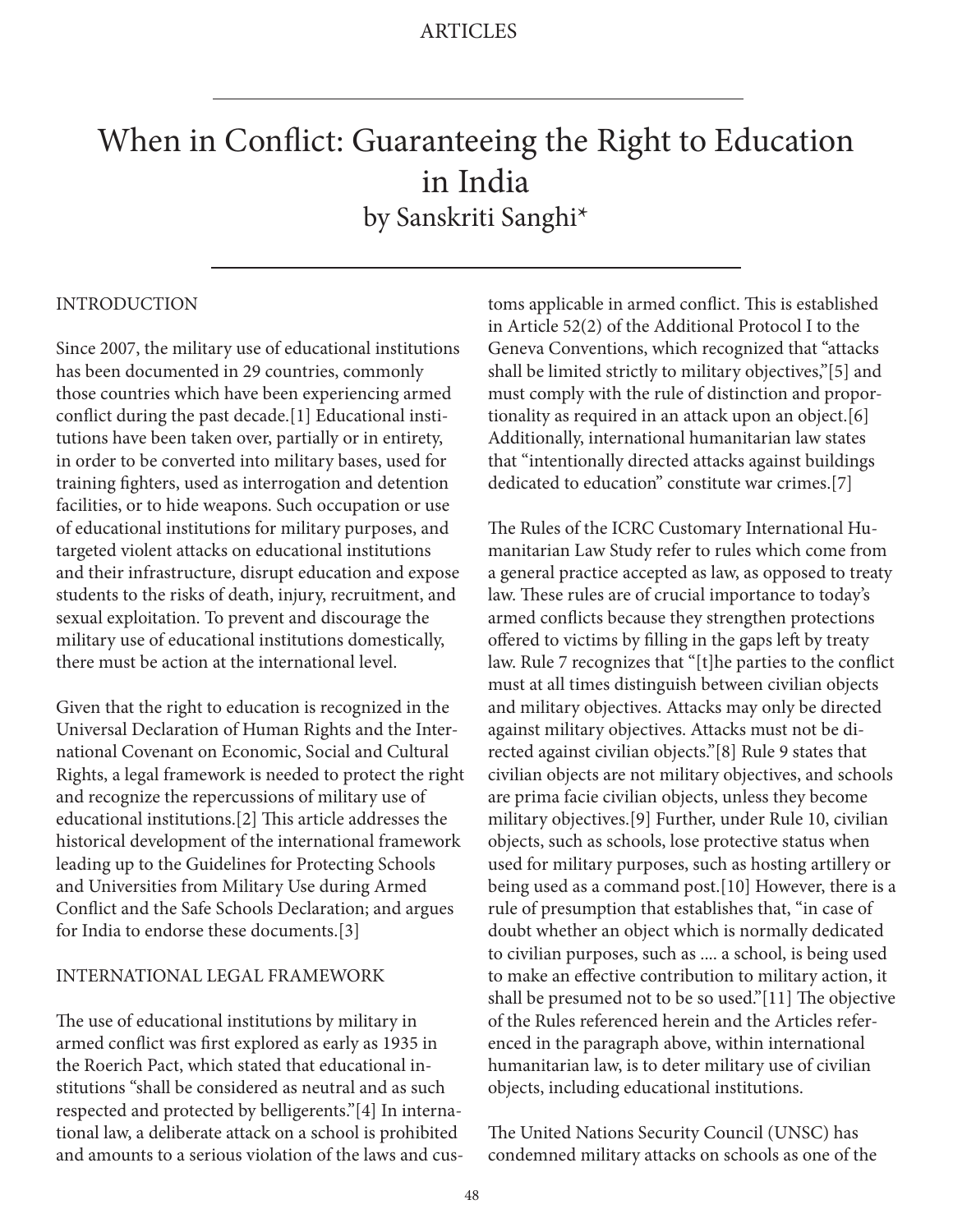six grave violations affecting children most in times of war.[12] This classification forms the foundation that allows the UNSC to monitor, report on, and respond to abuses suffered by children during conflict.[13] Similarly, the Optional Protocol on the Involvement of Children in Armed Conflict condemns "the targeting of children in situations of armed conflict and direct attacks on objects protected under international law, including places generally having a significant presence of children, such as schools".[14] Additionally, Goal 4 of the Sustainable Development Goals 2030, entitled Quality Education, lists '[n]umber of attacks on students, personnel and institutions' as an indicator, addressing the need to safeguard education during armed conflict.[15]

In January 2009, a United Nations Committee on the Rights of the Child Report recommended that states "fulfill their obligation therein to ensure schools as zones of peace and places where intellectual curiosity and respect for universal human rights is fostered; and to ensure that schools are protected from military attacks or seizure by militants; or used as centres for recruitment."[16] In 2011, the Security Council adopted Resolution 1998, which highlighted the implications of attacks on schools for the education, safety and health of children, and called for greater action to ensure schools would not be involved in armed conflict.[17] In 2012, in light of increased international attention, a coalition of United Nations (UN) agencies and Civil Society Organizations initiated consultations with experts from around the world to develop guidelines, for both government and non-state armed groups, aimed at avoiding the military use of schools and mitigating the negative consequences of such use.

In 2014, UNSC Resolution 2143 recognized the negative impact of attacks on education and raised the issue of engagement by member states of the Security Council in the formulation of concrete measures to deter the military use of educational institutions.[18] The Guidelines for Protecting Schools and Universities from Military Use during Armed Conflict and the Safe Schools Declaration, which were opened for endorsement at the Oslo Conference in May 2015, provide states with a voluntary, nonlegally binding framework to formulate those deterrence measures. States which endorse these legal instruments demonstrate a political commitment to do more to protect educational institutions during armed conflict. This commitment

was mirrored in UNSC Resolution 2225, which expressed "deep concern that the military use of schools in contravention of applicable international law may render schools legitimate targets of attack, thus endangering the safety of children" and urged states to "take concrete measures to deter such use of schools by armed forces and armed groups."[19]

The Guidelines, though not legally binding, specify that parties to an armed conflict should take all necessary measures to avoid impinging on the safety and education of children. The six guidelines urge states to commit to not using educational premises in support of military efforts, and to extend such commitment to the premises even when the institution is not functioning due to the threat of active conflict.[20] An exception is carved out for extenuating circumstances, in which the premises must be utilized for only a limited time, with no remaining evidence of use by military forces, and availability for the school to reopen at will. States are urged to respect the civilian status of educational institutions and to disseminate and incorporate the guidelines into practice throughout the chain of command. It is also imperative for states to recognize that even if an educational institution has been converted into a military objective, it may only be attacked when no other alternative target is feasible. Consequently, states which attack and occupy educational institutions which have been converted into military objectives are also required to ensure that such premises are not used for purposes of their military personnel or activities.

The Safe Schools Declaration, which has been endorsed by 84 states as of February 2019, encourages state initiatives promoting and protecting the right to education, and facilitating the continuation of education during armed conflict.[21] The Declaration highlights that the Guidelines draw on good practice within the international framework and provide guidance to reduce the impact of armed conflict on education. The Guidelines must be used as the focal instrument to construct domestic policy and operational frameworks, develop and adopt a conflict-sensitive approach to education, focus on continuation and re-establishment of facilities, as well as support international collaborative efforts and establish effective review mechanisms.[22] Further, the Guidelines provide impetus for states to collect data on attacks on educational facilities and victims, provide assistance to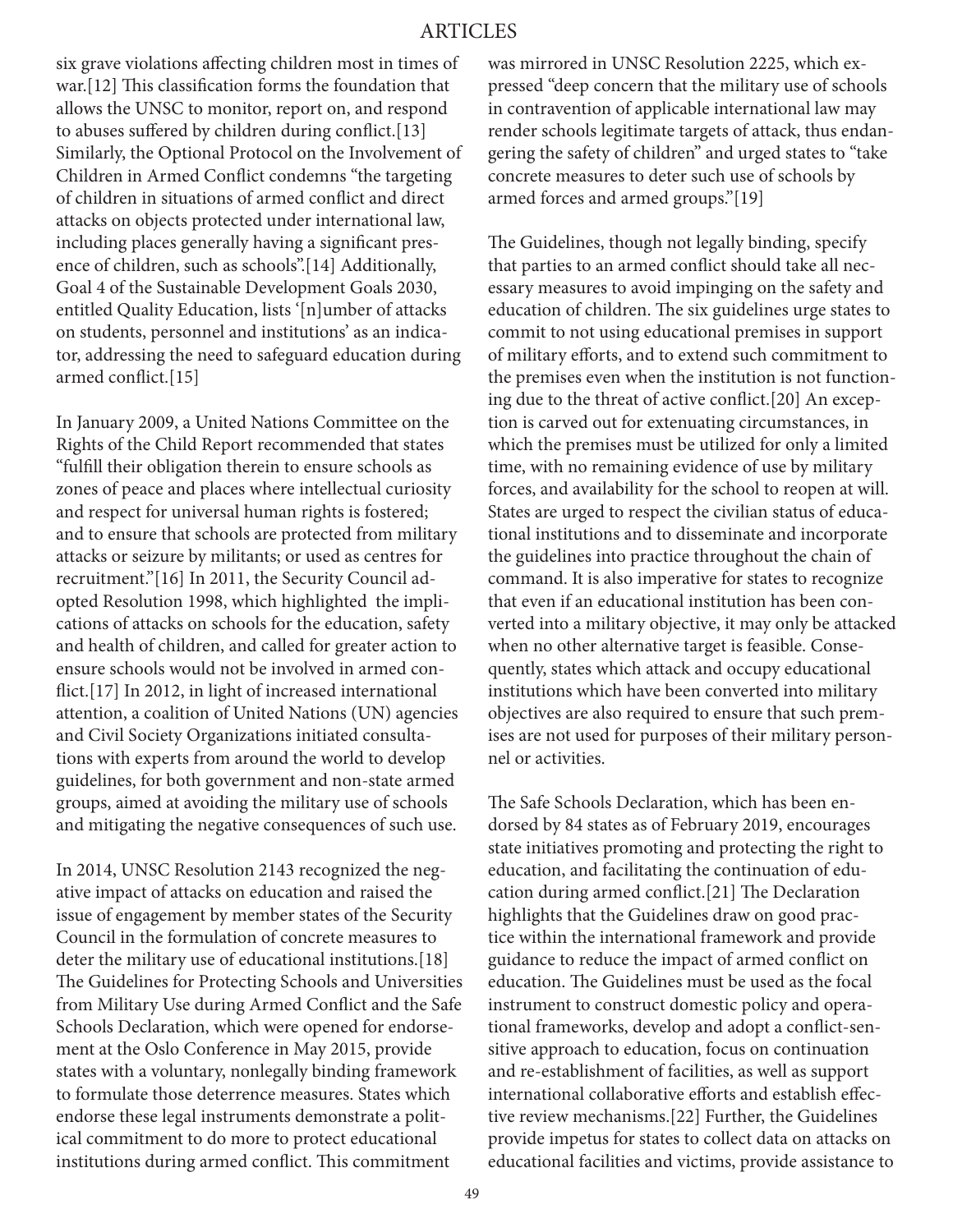victims in a nondiscriminatory matter while investigating allegations of violations of applicable laws, and establish monitoring and reporting mechanisms.

### EDUCATION UNDER ATTACK IN INDIA

As per the Education under Attack Report of 2018, between 2013-2017, military use of educational institutions in India was responsible for damaging or destroying more than 100 schools; over 30 cases of abductions, targeted killings, explosive attacks and violent repressions of student protestors; higher dropout rates among girl students due to sexual violence; and increasingly common attacks on higher education due to rising tensions between student political groups in nexus with communal tensions leading to increased violence affecting academics and students.[23]

In India, education is under attack primarily in the North-Eastern states, Eastern states, Jammu, and Kashmir. The country witnessed its highest rates of attack in 2013 during elections in the North-East and in 2016 during the violent protests in the state of Jammu and Kashmir. These areas are relatively more susceptible to disruption due to communal tensions and separatist movements which trigger unrest and require the intervention of the military.[24]

India's deviation from international law and policy protecting schools during armed conflict has led to many threats to education. India must create and implement a domestic legal framework that prevents armed conflict from affecting education.

## DOMESTIC LEGAL FRAMEWORK

As per Section 3(2) of the Manoeuvres, Field Firing and Artillery Practice Act, 1938, domestic legislation which deals with power exercisable for the purpose of manoeuvres, "[t]he provisions of sub-section (1) shall not authorise entry on or interference with any … educational institution…."[25] Section 3 of the Requisitioning and Acquisition of Immovable Property Act, 1952, states that where the competent authority is of the opinion that a property is likely to be or is needed for any public purpose, the property should be requisitioned by an order in writing. The provision states: provided that no property or part thereof … is exclusively used … as a school … or for the purpose of accommodation of persons connected with the management of … such school … shall be requisitioned. [26]

The right to education is a constitutional guarantee under Article 21-A of the Constitution of India, read alongside Article 41 pertaining to right to education as a Directive Principle of State Policy, Article 45 pertaining to free and compulsory education for children, and Article 46 pertaining to the promotion of educational interests of the weaker sections of the society.[27] The domestic laws discussed above display the inadequate scope of protection provided to education in general, as well as educational institutions. They present a vacuum in comparison with international law; several of the relevant instruments have not been endorsed by India, namely the Additional Protocols to the Geneva Conventions, the Rome Statute, the Guidelines for Protecting Schools and Universities from Military Use during Armed Conflict, and the Safe Schools Declaration.

Despite this vacuum, India remains bound by customary principles of International Humanitarian Law and obligations arising under ratified instruments, namely the International Covenant on Economic, Social and Cultural Rights, and the UN Convention on the Rights of the Child. In 2010, the National Commission for Protection of Child Rights recognized these obligations, noting that "[s]chools should never be used as temporary shelters by security forces. The National Commission for Protection of Child Rights is of the view that use of schools by police or security forces violates the spirit and letter of the Right to Free and Compulsory Education Act 2009 because it actively disrupts access to education and makes schools vulnerable to attacks."[28]

#### ROLE OF THE JUDICIARY IN INDIA

The Indian judiciary is playing a significant role in highlighting the responsibility of the police forces, military, armed groups, schools, students, teachers and educational personnel, identifying deficiencies in the law, and bringing state practice closer to international

standards. In Inqualabi Nauzwan Sabha v. The State of Bihar, it was noted: "What is being complained of is that the police has occupied the building of the school with the result that the children are not being sent to school where the police has occupied the class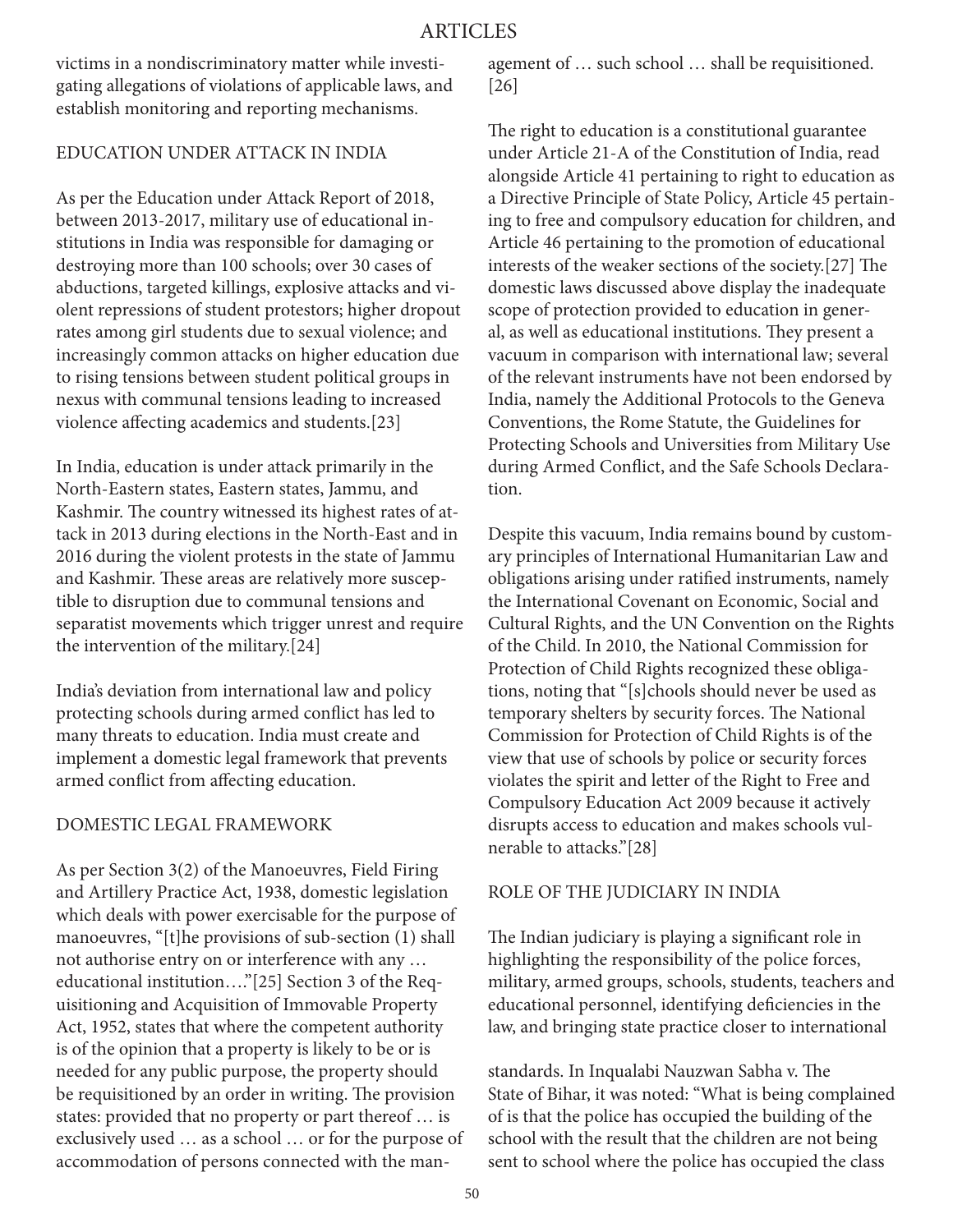## ARTICLES



PHOTO OF CHILDREN STUDYING AT SCHOOL IN TEH NORTH GOA, INDIA VIA WIKIMEDIA USER SALI CHO-DANKAR, LICENSED UNDER CC BY-SA

rooms. This is depriving the children of education. The correct perspective would be that the police may remain within the district; but, the schools should not be closed for the reason that the classrooms have been converted into barracks. Why should this happen? This is depriving a generation and a class of children from education to which they have a right."[29]

Further, in Paschim Medinipur Bhumij Kalyan Samiti v. West Bengal, the state requisitioned 22 schools to accommodate police forces deployed there to cope with the tensions in the region. Though 10 schools had been handed over, the state was directed to give up possession of the remaining schools which had been requisitioned, within a period of one month.[30]

In Exploitation of Children in Orphanages in the State of Tamil Nadu v. Union of India, the Court noted that schools, hostels and children home complexes under the control of security forces should be vacated within a provided time period, and such premises should not be allowed to be used by such forces in the future for any purpose.[31] Further, the Court directed the Ministry of Human Resource Development to submit a

list of all the schools and hostels which were occupied by security forces, while the Ministry of Home Affairs was directed to ensure that the premises were vacated by such forces. Similarly, in the decision of Nandini Sundar v. The State of Chhattisgarh, the Court held that security forces that had not complied with the direction to vacate all occupied educational institutions were provided one last chance to vacate through a stipulated time period.[32]

## INTERNATIONAL CONCERN OVER THE DEVIA-TION OF DOMESTIC LAWS IN INDIA FROM THE INTERNATIONAL LEGAL FRAMEWORK

The deviation of Indian domestic laws from the international legal framework governing education under attack has also been a subject of concern in the international community. This can be noted through the concluding observations on the report submitted by India under article 8, paragraph 1, of the Optional Protocol to the Convention on the Rights of the Child on the involvement of children in armed conflict, which reflected that the Committee was concerned at the deliberate nature of attacks on schools by nonstate armed groups as well as occupation of schools by state armed forces. The Committee urged India to proactively undertake measures to prevent the attacks on, occupation of, and use of places with a significant presence of children, such as schools, in alignment with international humanitarian law. The Committee further urged India to ensure that schools were vacated in an expeditious manner and to take concrete measures to promptly investigate cases of unlawful attacks or occupation of schools and prosecution and punishment of perpetrators.[33]

Further, the Committee on the Rights of the Child's concluding observations on the consolidated third and fourth periodic reports of India noted, "[t]he Committee … calls upon the State Party … to take measures to… [p]rohibit the occupation of schools by security forces in conflict-affected regions in compliance with international humanitarian and human rights law standards…."[34]

## RECOMMENDATIONS TO ENSURE THE SAFETY OF EDUCAITON IN INDIA

In furtherance of the goal to promote and protect the right to education, even when under attack during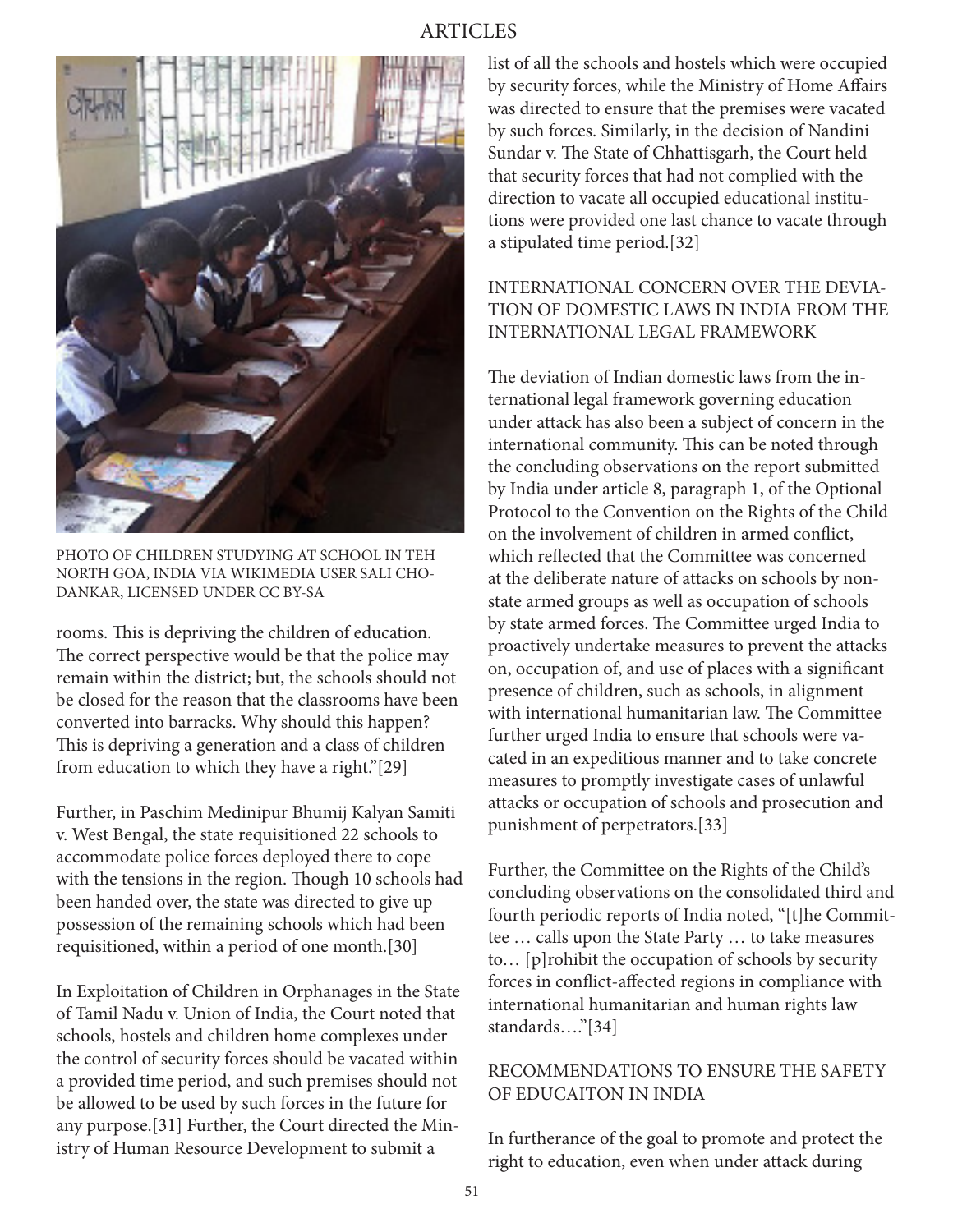situations of armed conflict, India should endorse the Safe Schools Declaration, and commit to incorporating the framework of the Guidelines and intent of the Declaration into domestic policy.[35] Given that India has not provided explicit protection for the right to education within domestic laws, and has neither ratified nor signed nor endorsed the relevant international instruments identified above, it is imperative for India to implement the international legal framework and enact domestic legislation. The framework must expressly prohibit attacks on educational institutions; disseminate and build awareness on such laws, regulations, and policies which prohibit armed forces and groups from using the premises of such institutions; and ensure that all violators of international and domestic protections are held accountable. Further, in order to improve prevention as well as response, India should establish a monitoring mechanism for reporting attacks on education, collecting disaggregated data, and provide training to all armed groups, schools, students, teachers, and educational personnel.[36]

Local negotiations spearheaded by the government should attempt to further efforts at the international and national level through agreements providing educational institutions safe haven by declaring them politics-free zones, banning weapons, and providing a code of conduct for forces. Additionally, India should implement conflict sensitive education and curriculums to minimize the negative effects of attacks due to greater understanding among potential victims. Advocacy for the protection of education from attack should also be carried out at all levels with clearly defined objectives, and with messages communicated to all relevant stakeholders.[37] While endeavouring to prevent, India must also be capable of response. Importantly, it is imperative for India to provide remedies for education-related violations which must be available and effective, including fair functioning of the mechanisms and assistance to all victims seeking access to such mechanisms without discrimination. Physical protection measures must also be implemented by India to shield potential targets and reinforce their protection, as well as programs of alternate delivery of education to ensure non-interruption of education.[38]

#### **CONCLUSION**

Attacks on education have significant consequences,

both short and long-term. The military use of educational institutions during armed conflict harms the education system, educators, and students. Education is critical for the social and economic recuperation of a society in the aftermath of conflict and crises, and is widely recognized as the foundation for other social, economic, and political rights. Possession and use of schools by the military impedes access to education, and threatens future outcomes for children and society as a whole. In this article, I argued that, by failing to incorporate international standards in domestic law, the right to education in India as guaranteed by the Indian Constitution is hollow.

With the endorsement of an international legal framework, incorporation of international standards within the domestic framework, and measures for protecting education and mitigating the effects of attacks, India's legal framework will be capable of protecting education. India's legal framework must not only expressly prohibit attacks on educational institutions, but must also pave the path for the establishment of a monitoring mechanism, implementation of physical protection and remedial measures for victims of education-related violence, a conflict-sensitive curriculum, and dissemination of information and awareness regarding such laws. Such a framework shall then be reflective of the enabling capacity of education, which is necessary to empower access, capacitate meaningful participation in society, and promote respect for the dignity of all.[39]

<sup>\*</sup> Sanskriti Sanghi is a fifth-year undergraduate student of Law at the Gujarat National Law University (GNLU), India. She is the Student Convenor of the GNLU Centre for Law and Society, a centre of research excellence exploring socio-legal implications of instruments of the law. She is also an editor for the GNLU Journal of Law, Development and Politics. She possesses an interest in Human Rights, particularly Child Rights and Gender Justice Studies.

<sup>1</sup> Protecting Schools from Military Use, Hum. Rts. Watch, https:// www.hrw.org/report/2017/03/20/protecting-schoolsmilitaryuse/law-policy-and-military-doctrine# (last visited Dec 22, 2018) [hereinafter Protecting Schools].

<sup>2</sup> G.A. Res. 217 (III) A, Universal Declaration of Human Rights (Dec. 10, 1948); International Covenant on Economic, Social and Cultural Rights, Dec. 16, 1966, 6 I.L.M. 360, 993 U.N.T.S. 3. 3 See Global Coalition to Protect Educ. from Attack, Guidelines for Protecting Schools and Universities from Military Use during Armed Conflict (2014) [hereinafter Guidelines for Protecting Schools]; Global Coalition to Protect Educ. from Attack, Safe Schools Declaration (2015) [hereinafter Safe Schools Declara-